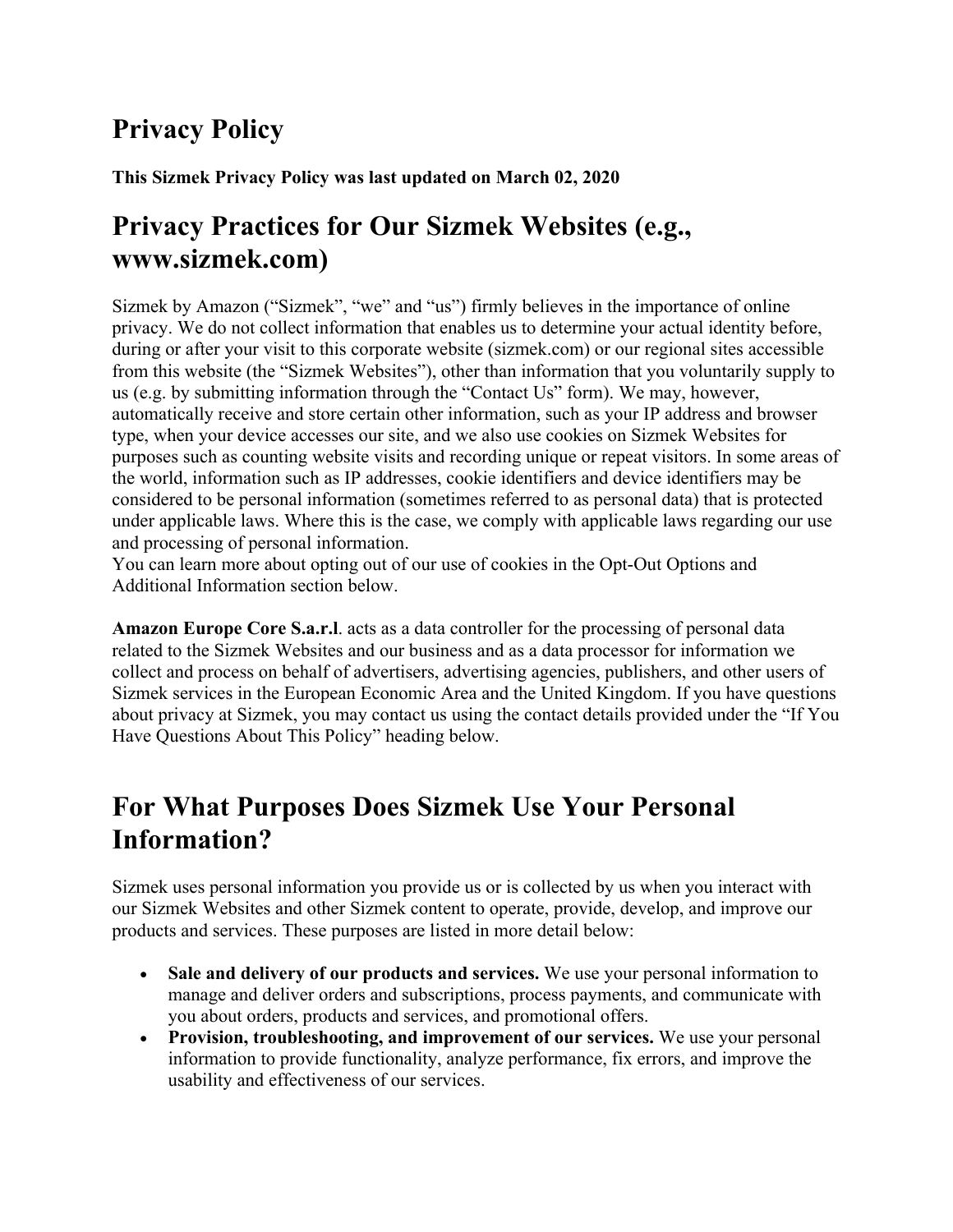- **Recommendations and personalization.** We use your personal information to recommend features, products, and services that might be of interest to you, identify your preferences, and personalize your experience with our services.
- **Compliance with legal obligations.** In certain cases, we collect and use your personal information to comply with laws. For instance, we may collect certain information regarding place of establishment and bank account information for recordkeeping and compliance purposes.
- **Communicate with you.** We use your personal information to communicate with you in relation to our services via different channels (e.g., by phone, e-mail, chat).
- **Advertising.** We use your personal information to display interest-based ads for our features, products, and services that might be of interest to you. We do not use information that personally identifies you to display interest-based ads.
- **Fraud Prevention and Credit Risks.** We use personal information to prevent and detect fraud and abuse in order to protect the security of our customers, affiliates, and others. We may also use scoring methods to assess and manage credit risks.

For information on how Sizmek uses personal information collected and processed through Sizmek services on behalf of our advertising customers, please refer to the "Data Collection through Sizmek Services" section below and related sections.

### **Data Collection through Sizmek Services**

#### **What does Sizmek do?**

Through our services, our customers – advertisers, advertising agencies, publishers, and other users of Sizmek services – may collect and use information about your device to provide you with a more tailored online advertising experience. Our customers use Sizmek's tools and services to create and deliver advertisements (also referred to as ad serving), to monitor the success of and manage advertising campaigns, to detect and minimize advertising fraud and, ultimately, to present you with advertisements that are more likely to be interesting and relevant to you. When providing these services to our customers, Sizmek does not act as a data controller, but generally as a data processor for these customers. This means that the customers are responsible for the processing of personal data relating to you, while Sizmek processes such data based on the customer's instructions.

#### **How does Sizmek deliver advertising on behalf of our customers?**

Sizmek's cookies and similar technologies (described below) are deployed on your devices, and through the third-party websites and mobile applications you use. The information we collect is associated with your cookie identifiers and/or mobile advertising identifiers (if you are using a mobile device), as well as your IP address. We never collect information about your actual identity.

As explained above, our technology employs cookies, device identifiers and similar technologies (like pixels and statistical device identifiers) to collect information about your browser or device, the sites it has visited and the apps it has used, the advertisements served to it, interactions with those advertisements, and, where available, the approximate geographic location of the device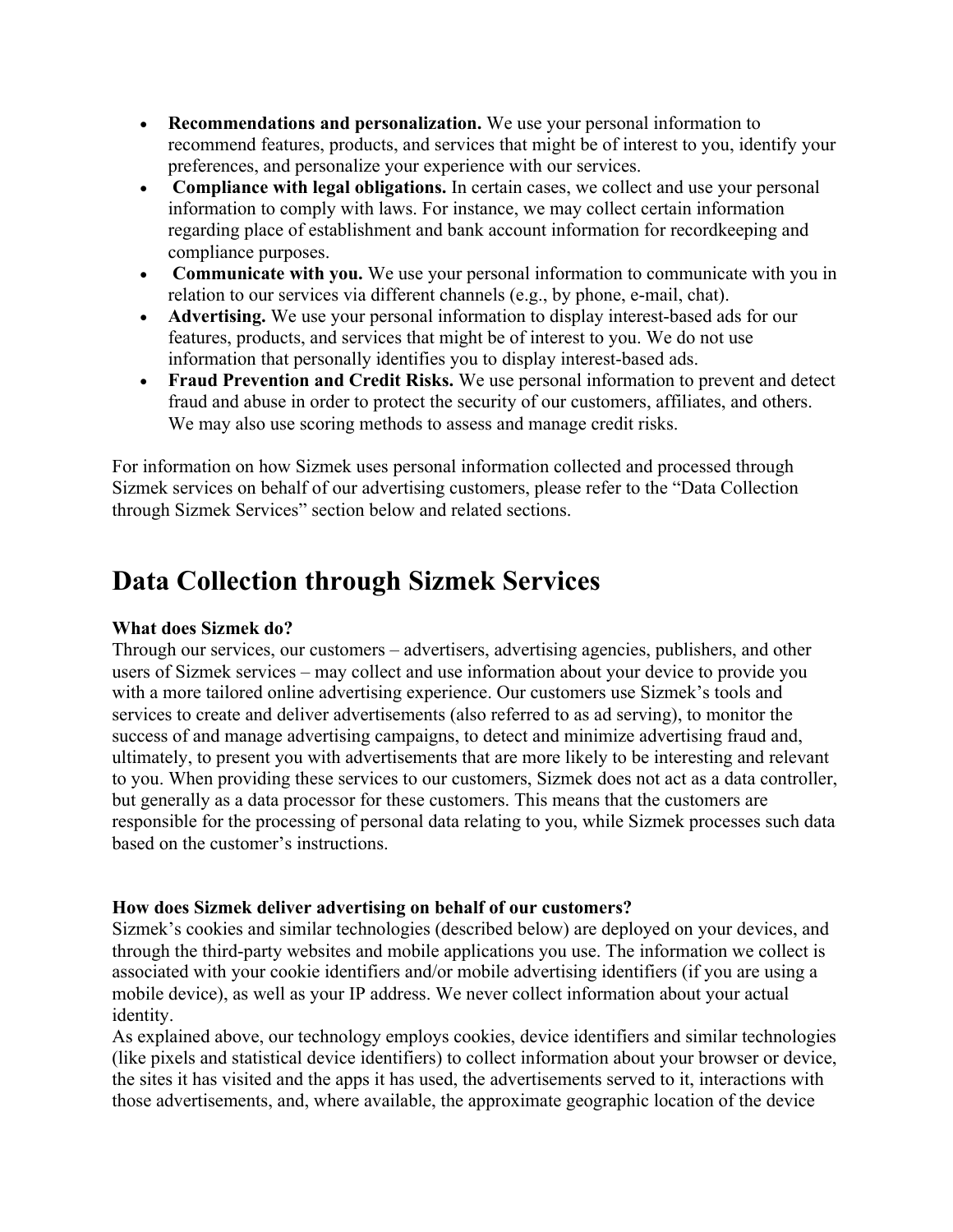("ad serving information").

We use the ad serving information we collect to deliver an advertisement to you from a company who engages our services and to measure engagement with such advertisement. This information is collected in the course of providing our customers with ad-serving and campaign management services and is used for the purpose of helping our customers determine which advertisement is suitable to be delivered to you.

This ad serving information, which does not enable Sizmek to determine your actual identity, may be shared with our customers and Sizmek's and our customers' partners for our customers' advertising purposes. We use reasonable efforts to require our customers and partners to treat the information we share with them in accordance with applicable laws, the terms of the contracts we may have with them, and their own privacy policies.

#### **Cross-device advertising**

We use the term "device" or "devices" to refer collectively to computers and mobile devices, as well as the internet browsers and other applications on your devices that interact with the internet. Sizmek may engage in cross-device data collection, which refers to the process of collecting data from separate devices that have been determined through statistical analysis to be linked or related, on behalf of customers. Sizmek, or partners that we employ to provide this service, use cross-device data to provide advertising services to our customers and to deliver tailored ads to users across multiple devices.

#### **Information Collected by Customers and their Partners**

Please note that Sizmek customers sometimes include their own (or their partners') ad-tags, pixels or similar technologies within advertisements that Sizmek serves to websites for those customers. Sizmek does not control such collection or processing and we use reasonable efforts to require customers to treat such information in accordance with applicable laws and their own privacy policies.

In addition, if you visit a website or mobile application that uses Sizmek services, or click through an ad to the website or online service of one of our customers, those customers may collect additional information about your visit beyond the information described in this privacy policy. They may also allow other companies (such as other ad networks or web analytics services) to collect information through mechanisms such as cookies, pixels and similar technologies.

Sizmek is not responsible for and cannot control the data collection and use practices of its customers or their partners. You should read the privacy notices of the websites you visit and the online services and interactive ads that you use to understand what information companies collect and how they use that information.

On occasion, at the request and on behalf of a customer, Sizmek may collect personal information supplied voluntarily by consumers through their interaction with data collection fields in the body of advertisements or on websites (such as name, email, etc.). This personal information is provided directly to the customer on whose behalf the information was collected, or the customer's service providers, and is processed by Sizmek only to the extent and as long as is necessary to provide the advertising services for which the personal information was collected. Sizmek is not responsible for its customers' use of this voluntarily supplied data. Sizmek does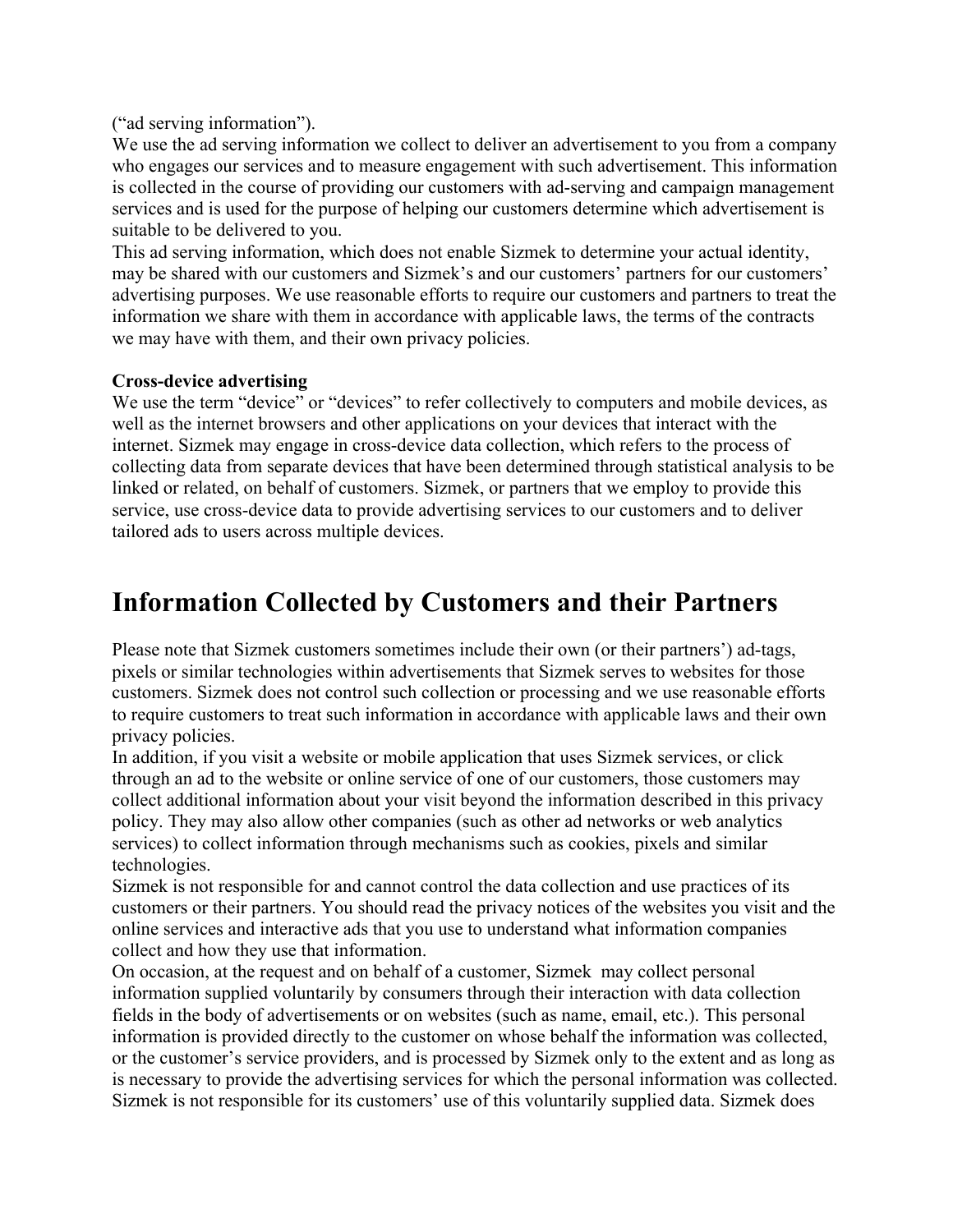not distribute this personal information to any party other than those indicated within the advertisement or, at the customers' direction, their service providers. Sizmek never associates any of this personal information with any other data (such as ad serving information) gathered or used in the delivery of advertisements.

### **Links to Other Sites**

Our site and the advertisements we serve on behalf of customers may contain links to other sites whose information practices may be different from ours. In addition, there may be links to other sites provided within the body of advertisements on other websites. We do not have control over the information that is submitted to, or collected by, these third parties. You should consult the privacy policy of these other sites to learn how your privacy is protected.

# **Privacy Practices for Advertising and Content Served by Sizmek**

We respect your right to privacy throughout all of the services we provide. In particular, Sizmek adheres to the principles of the Digital Advertising Alliance (DAA) and the European Interactive Digital Advertising Alliance (EDAA) regarding our use of data for interest-based advertising purposes. Delivering relevant ads, on behalf of our customers, that are tailored to users' interests is known as "interest based advertising" (sometimes also referred to as "behavioral advertising" or "targeted advertising").

We also subscribe to the policies of the IAB Europe Transparency and Consent Framework, as a registered vendor on the Global Vendor List. For more information about these organizations, their policies and interest-based advertising, please visit their websites by clicking on the following links: DAA (here), EDAA (here), or the IAB Europe Transparency and Consent Framework (here).

### **Data Security and Retention**

We have appropriate technical and organizational security measures in place to help protect the personal information that is submitted to us voluntarily through our web site or collected through interactions with our services. However, no system can be completely secure, and we make no guarantees as to the safety or security of any information transmitted to or from this site or through our services. Sizmek retains cookie information and information we receive from your device in log files for up to 13 months from the time it is stored, after which time the information is deleted.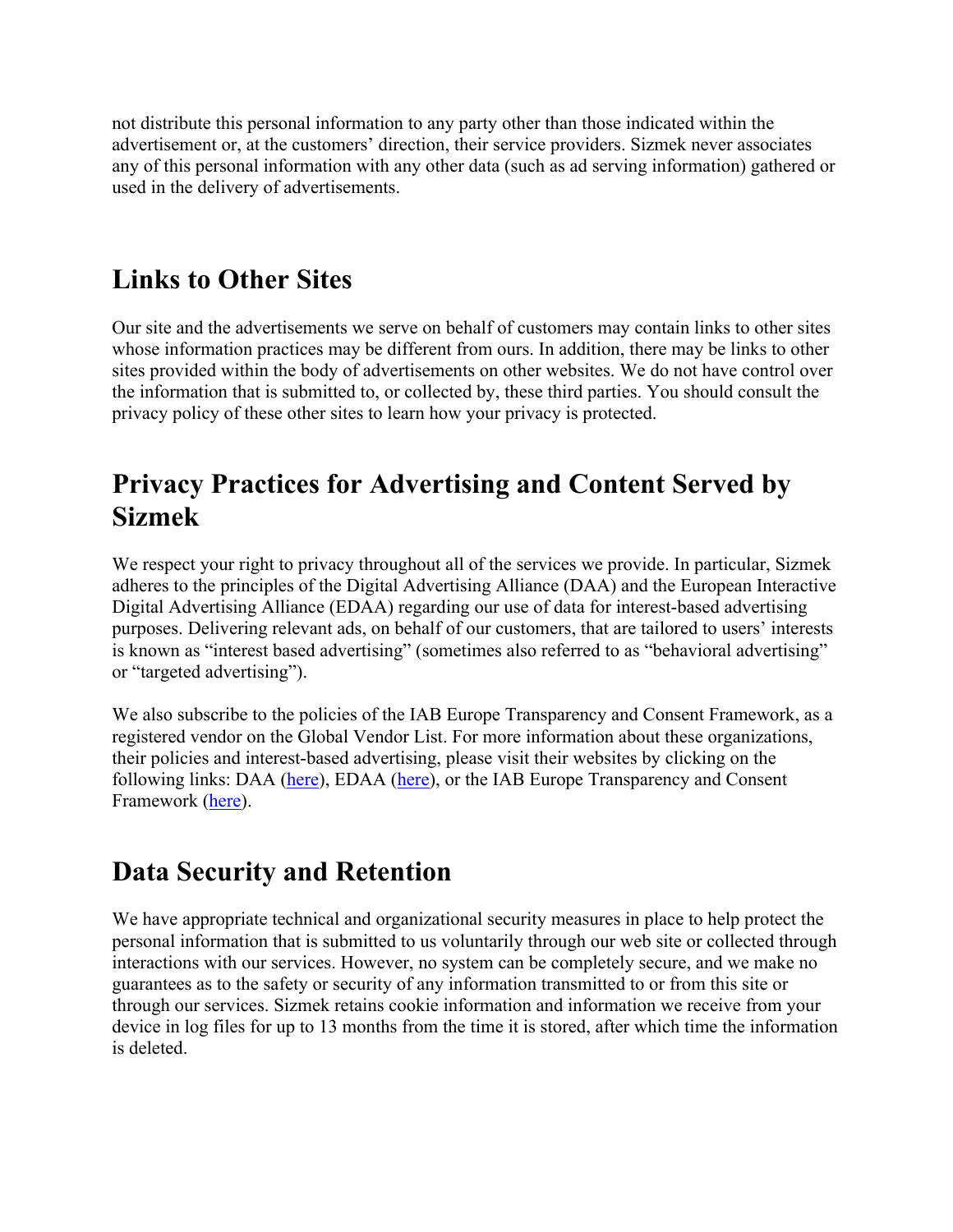# **Our Use of Advertising Technologies**

This section provides additional information about the various technologies that Sizmek uses to manage Sizmek Websites and to deliver ads to you and services to our customers, including services that collect ad serving information when you interact with our customers' ads or the sites and applications where their ads are provided.

#### **Cookies**

We use cookies to provide functionality to Sizmek Websites and also to deliver our advertising services to our customers. A cookie is a small text file that can be stored on your computer or device when you view an advertisement or website relating to one of our customers. The cookie does not contain your name, address, phone number, email address, or anything that enables us to determine your actual identity. Instead, Sizmek uses cookies to collect information such as a computer's IP address, the type of the computer's operating system, the type of internet browser software, what web pages were viewed and at what time. A common use of cookies (on behalf of our customers) is to determine if a particular ad has already been served to a specific device and to cap the frequency at which that ad is presented to the same device.

To learn more about the cookies we serve (including how to opt-out of them), please visit the Opt-Out Options and Additional Information section below.

#### **Mobile Advertising Identifiers**

Most mobile devices include an identifier that allows application publishers and marketers to track user activity on mobile devices for advertising purposes (for example, Google's Android Advertising Identifier (AAID) and Apple's Identifier for Advertising (IDFA)). Sizmek may use mobile advertising identifiers for the same purposes for which we use cookies and statistical identifiers, including serving ads on behalf of its customers.

#### **Log files**

Like most websites and advertising services providers, we gather certain information when you visit or interact with Sizmek Websites and on our customers' behalf when you encounter our customers' ads and websites. This information is collected automatically and stored in log files. This information includes internet protocol (IP) addresses, browser type, internet service provider (ISP), referring/exit pages, operating system, date/time stamp, and clickstream data. This information, which does not allow us to determine your actual identity, is used for purposes such as administering the site and the services, analyzing trends, and measuring user engagement with content.

#### **Pixels (also known as Clear Gifs)**

On behalf of our customers, we may employ advertising pixels (a.k.a. clear gifs) on websites and advertisements that interact with some of our services. Pixels help our customers better manage content and advertising on websites by informing as to what content is effective. Pixels are graphics embedded invisibly in web and advertising content and are about the size of the period at the end of this sentence. Pixels work with cookies to record the interactions of users with websites and advertisements.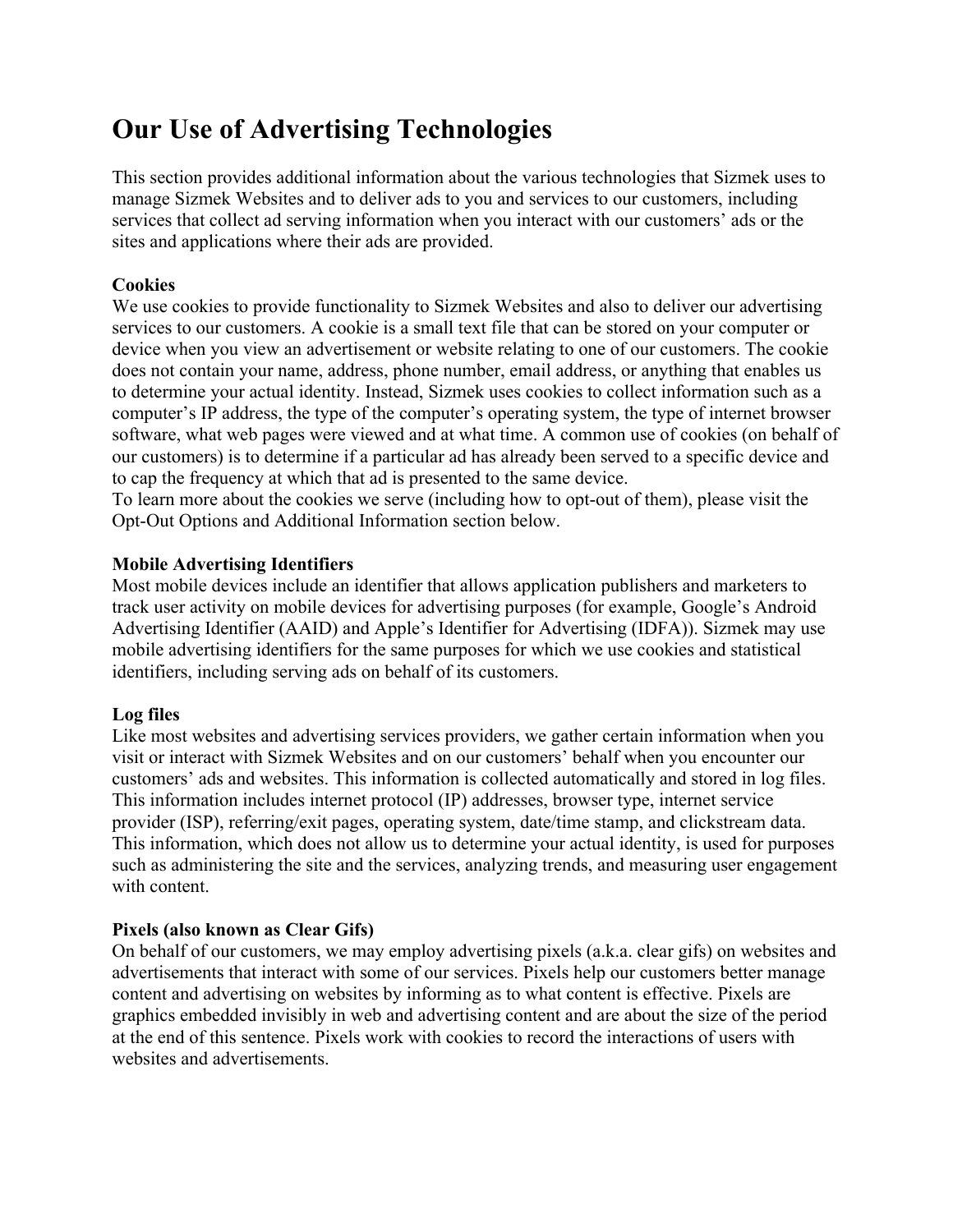#### **Statistical Identifiers and Cross-Device**

Like pixels, statistical identifiers help to better manage content and advertising on devices by informing (without using cookies) as to the content with which users interact. Statistical identifiers collect various information about a device, such as screen resolution, browser type, or operating system. Devices may have unique, or near unique, device profiles and so collecting this information helps to determine to a reasonable level of statistical accuracy the level of users' engagement with our website or our customers' advertisements and websites and to recognize the devices of users who interact with our or our customers' content. The information gathered through the use of statistical identifiers is not associated with any information that would enable us to determine an individual's actual identity. Our customers use Sizmek's cross-device solutions to tailor advertising experience across all devices, such as a computer, mobile phone and tablet. For example, using cross-device solutions, advertisers can limit the number of times you see the same ad on multiple devices, or serve you a follow-up ad on your computer after you have seen a related ad on your mobile device.

# **Information Relating to Children**

Our products and services are not designed or intended for children (as defined in applicable data protection laws). We do not knowingly collect personal information from children on the Sizmek Websites or through our services. Please advise us if you are aware of our having received personal information from a child, in which case we will take appropriate steps to delete it. For these purposes, "children" and "child" refer to ages defined by applicable law in the countries where we provide our services.

# **International Data Transfers and Privacy Shield Compliance**

The personal information Sizmek processes may be transferred to, and processed in, any country in which we, our group companies, or our service providers or partners operate, and this may include countries other than the country in which you are resident. These countries may have data protection laws that are different from the laws of your country. However, we have taken appropriate safeguards to require that your personal information will remain protected in accordance with this Privacy Notice. In particular, Sizmek complies with the EU/UK-US Privacy Shield Framework and the Swiss-US Privacy Shield Framework. Click here to learn more.

# **California Consumer Privacy Act (CCPA)**

Sizmek is a service provider as defined by CCPA. Click here to read additional disclosures required under the California Consumer Privacy Act.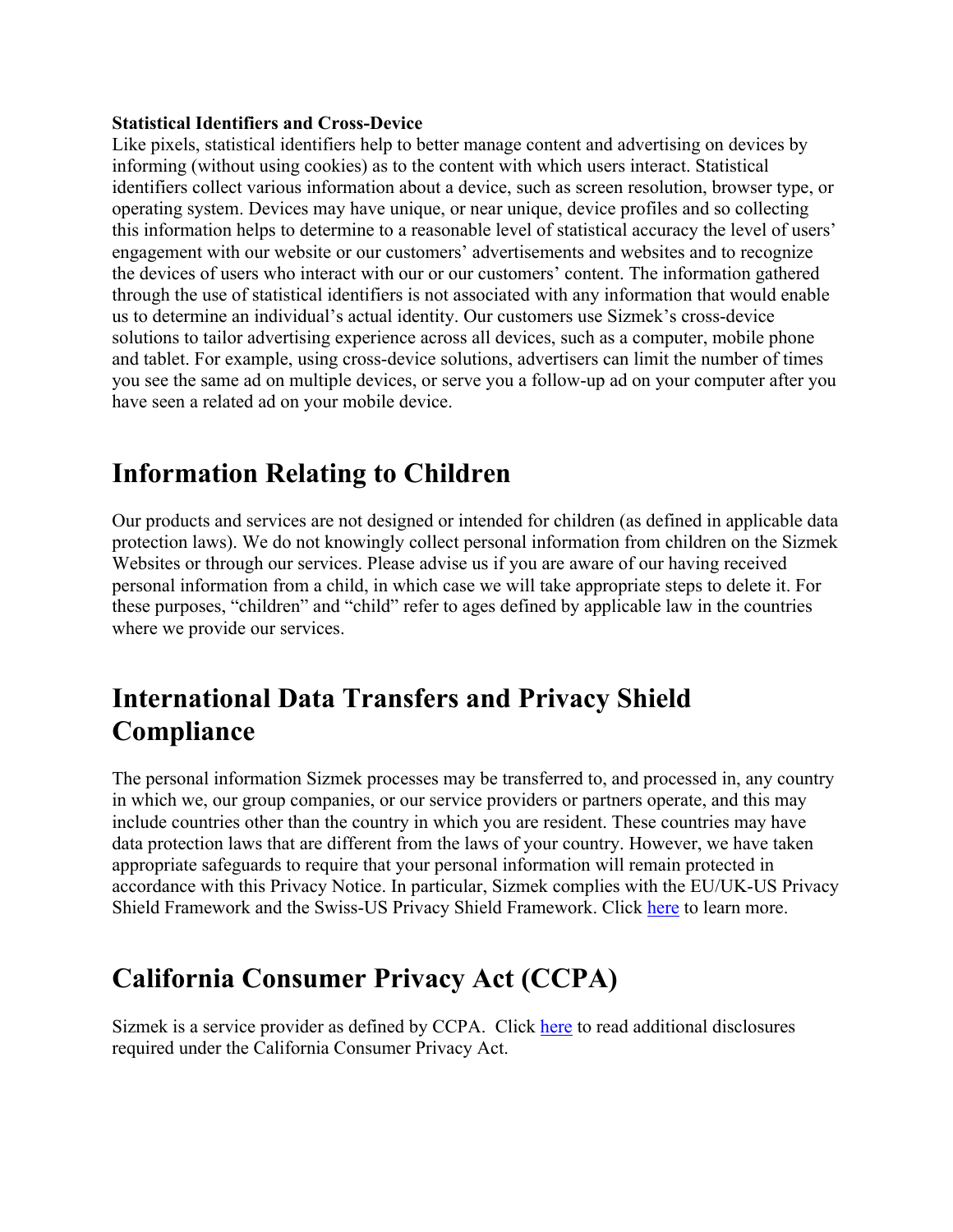# **IAB Europe Transparency and Consent Framework**

Sizmek subscribes to the policies of the IAB Europe Transparency and Consent Framework, as a registered vendor on the IAB Europe's global vendor list. We process personal data for the purposes described in this privacy policy. For more information, please visit https://iabeurope.eu/transparency-consent-framework/.

### **Legal Basis and Purposes for Processing**

If you are a user from the European Economic Area, our legal basis for collecting and using the personal information described above will depend on the personal information concerned and the specific context in which we collect it.

However, we will normally process personal information from you only where we have your consent to do so, where we need the personal information to perform a contract with you, or where the processing is in our legitimate interest and not overridden by your data protection interests or fundamental rights and freedoms. In some cases, we may also have a legal obligation to collect personal information from you or may otherwise need the personal information to protect your vital interests or those of another person (for example, to process your request to exercise your rights regarding your personal data).

If you have questions about or need further information concerning the legal basis on which we collect and use your personal information, please contact us using the contact details provided under the "If You Have Questions About This Policy" heading below.

# **Your Data Protection Rights**

#### **You have the following data protection rights:**

- If you wish to **access, correct, update or request deletion** of your personal information, you can do so at any time by contacting us using the contact details provided under the "If You Have Questions About This Policy" heading below or via this web service.
- In addition, if you are a resident of the European Economic Area, you can **object to processing** of your personal information, ask us to **restrict processing** of your personal information or **request portability** of your personal information. Again, you can exercise these rights by contacting us using the contact details provided under the "If You Have Questions About This Policy" heading below or via this web service.
- You have the right to **opt-out of marketing communications** we send you at any time. You can exercise this right by clicking on the "unsubscribe" or "opt-out" link in the marketing e-mails we send you. To opt-out of other forms of marketing (such as postal marketing or telemarketing), then please contact us using the contact details provided under the "If You Have Questions About This Policy" heading below.
- Similarly, if we have collected and process your personal information with your consent, then you can **withdraw your consent** at any time by exercising your opt-out options. Withdrawing your consent will not affect the lawfulness of any processing we conducted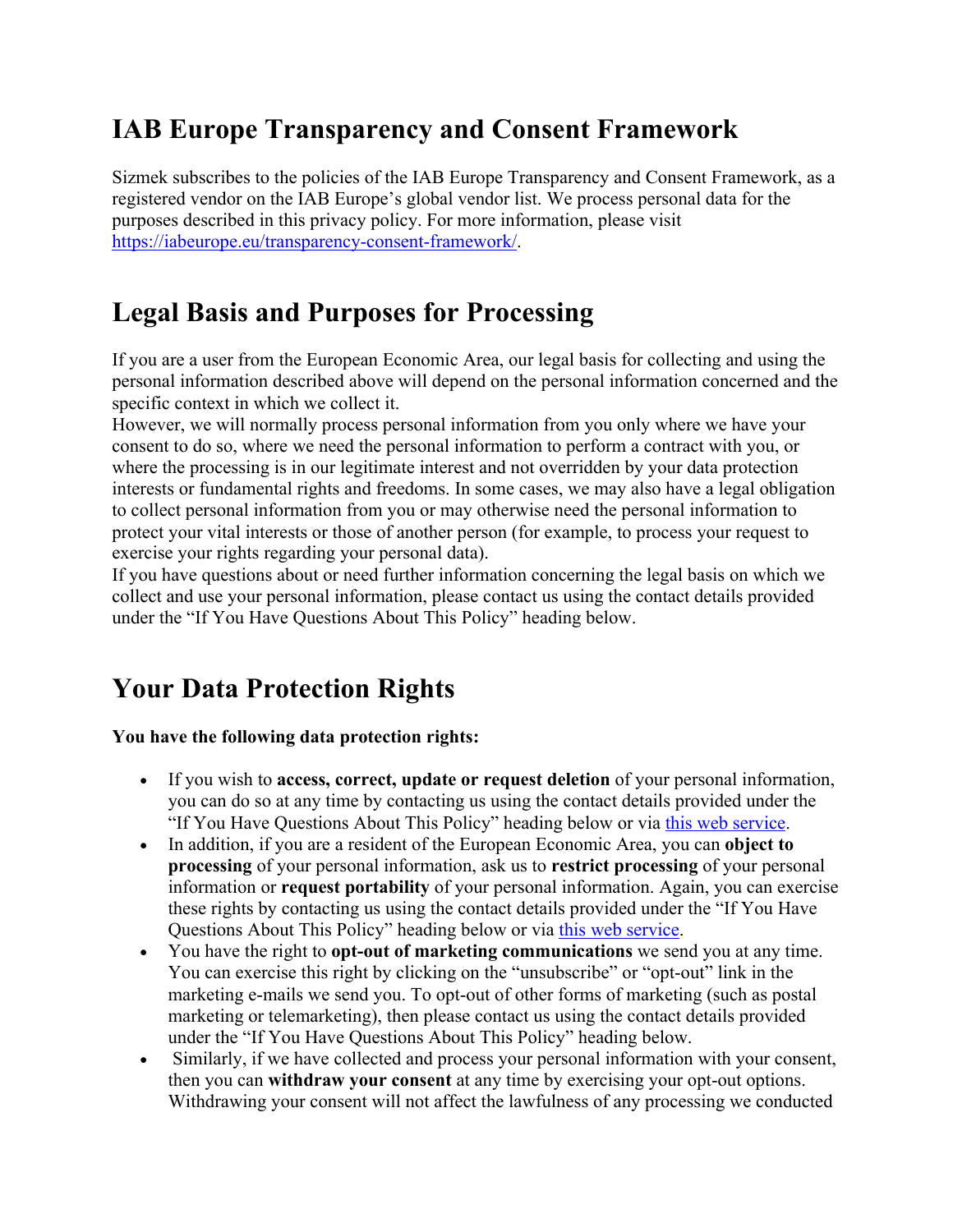prior to your withdrawal, nor will it affect processing of your personal information conducted in reliance on lawful processing grounds other than consent.

- You have the **right to complain to a data protection authority** about our collection and use of your personal information. You can file a complaint with our principal supervisory authority, the Commission Nationale pour la Protection des Données in Luxembourg (www.cnpd.lu), or with a local authority.
- We respond to all requests we receive from individuals wishing to exercise their data protection rights in accordance with applicable data protection laws.

### **Third-Party Disclosures**

#### **We may disclose your personal information to the following categories of recipients:**

- To our group companies, third-party services providers and partners who provide data processing services to us (for example, to support the delivery of, provide functionality on, or help to enhance the security of the Sizmek Websites), or who otherwise process personal information for purposes that are described in this privacy policy or notified to you when we collect your personal information;
- To any competent law enforcement body, regulatory, government agency, court or other third party where we believe disclosure is necessary (i) as a matter of applicable law or regulation, (ii) to exercise, establish or defend our legal rights, or (iii) to protect your vital interests or those of any other person;
- To a potential buyer (and its agents and advisers) in connection with any proposed purchase, merger or acquisition of any part of our business, provided that we inform the buyer it must use your personal information only for the purposes disclosed in this privacy policy;
- To any other person with your consent to the disclosure.

#### **Changes to this Document**

Sizmek reserves the right to change, modify, add or remove portions of this policy at any time and without notice. We encourage you to review this page periodically for the latest information on our privacy practices.

### **If You Have Questions About This Policy**

To address any questions, comments, or concerns related to our privacy policy, please contact our Sizmek Support by email at  $\frac{\text{support}(a\text{is}zmek.com)}{\text{output}(a\text{is}zmek.com)}$  or by phone at  $\pm 1$  (866) 438-5552. If you are a visitor from the European Economic Area, the controller of any personal information processed about you by Sizmek is Amazon Europe Core S.á.r.l., who can be contacted using the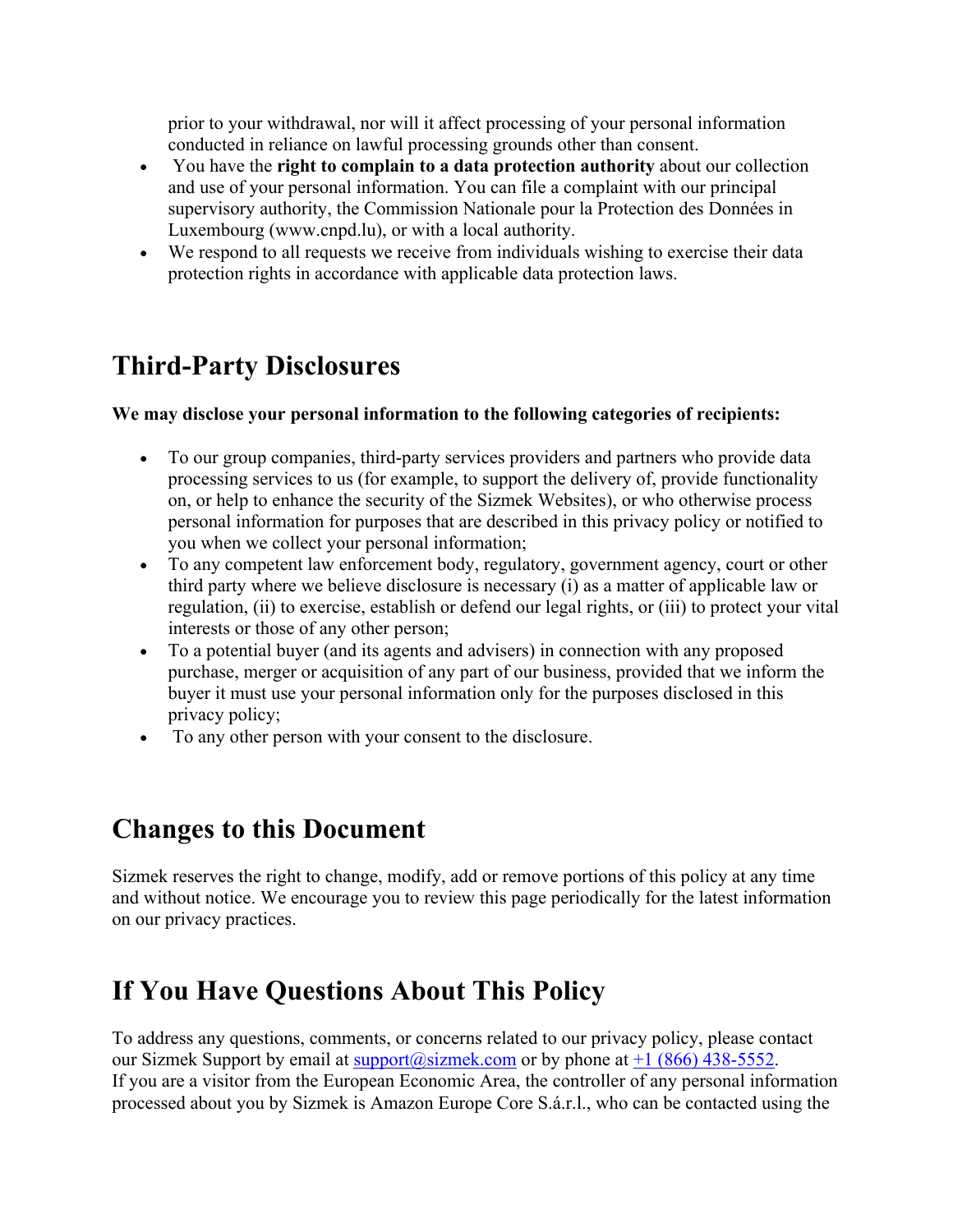details provided above. Sizmek's representative in the European Economic Area may be contacted at  $dpo@sizmek.com$ .

Privacy Practices for Our Sizmek Websites (e.g., www.sizmek.com)

For What Purposes Does Sizmek Use Your Personal Information

Data Collection through Sizmek Services

Information Collected by Customers and their Partners

Links to Other Sites

Privacy Practices for Advertising and Content Served by Sizmek

Data Security and Retention

Our Use of Advertising Technologies

Information Relating to Children

International Data Transfers and Privacy Shield Compliance

California Consumer Privacy Act (CCPA)

IAB Europe Transparency and Consent Framework

Legal Basis and Purposes for Processing

Your Data Protection Rights

Third-Party Disclosures

Changes to this Document

If You Have Questions About This Policy

#### **Opt-out choices**

Sizmek provides the following options for controlling your choices or opting out of Sizmek data collection for ad serving and for interest-based advertising. These settings must be performed on each device (including each internet browser on each device) for which you want to opt out. For more information on Sizmek's data collection and processing policies and practices, please review this entire Privacy Policy. Since privacy controls change and are updated from time to time, Sizmek may modify the following options and information at any time.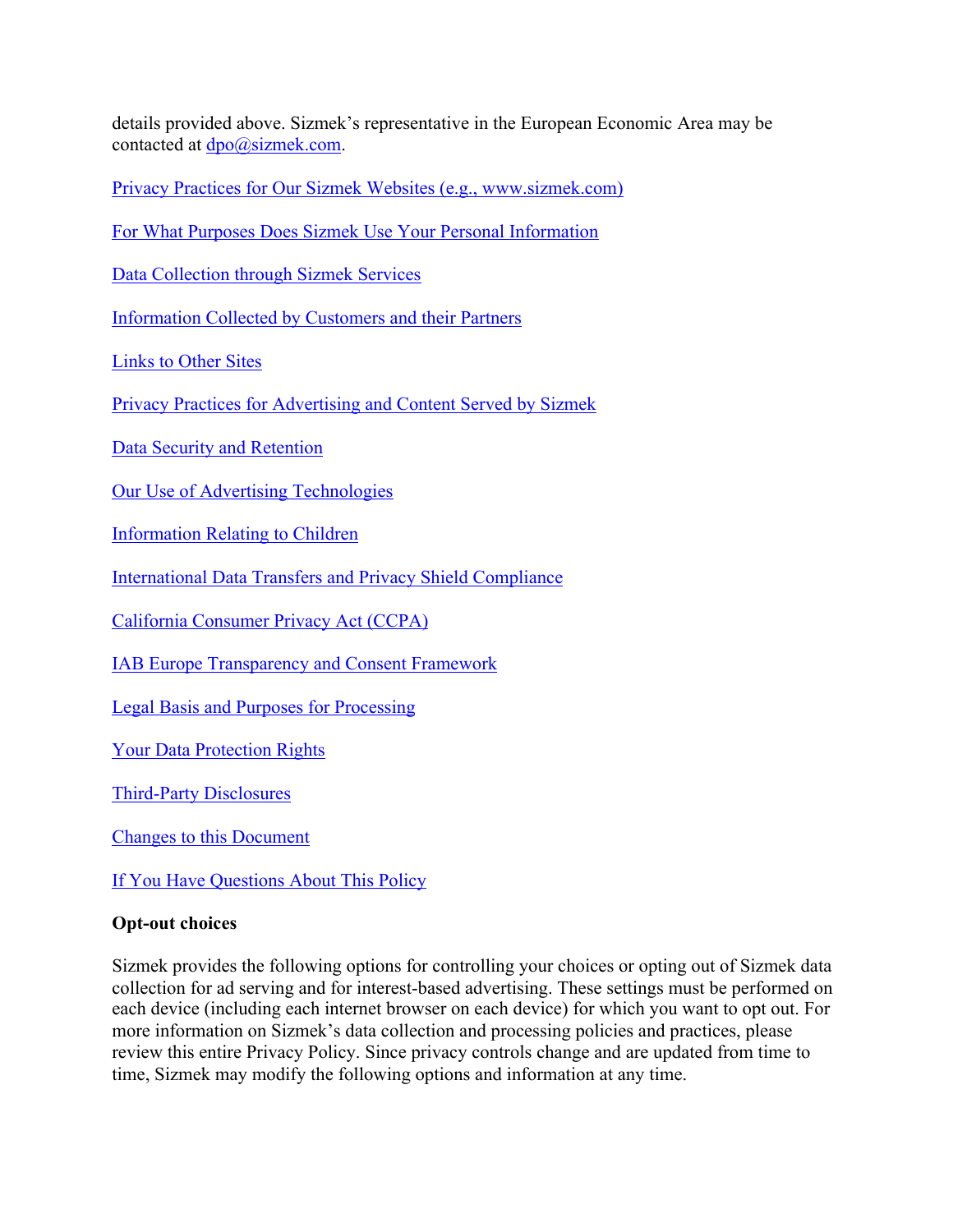#### **Your opt-out status for this browser: Opted-Out**

#### **For mobile and other data collection methods, see the table below.**

#### **OPT-OUT OPTION DESCRIPTION**

Browser Opt-Out Using the Sizmek Opt-Out Cookie

Sets the Sizmek opt-out cookie for the browser in which the user's opt-out

choice is made.

#### **HOW TO SELECT THIS OPT-OUT OPTION AND ADDITIONAL INFORMATION**

Click Here to opt-out of the Sizmek Ad-Serving Cookie.

If you have previously opted out, and would like to reverse your setting, click here to opt back in.

To opt-out on mobile devices and mobile apps, see *Mobile Opt-Out Methods* below.

Advertising Industry Sites for Control of Interest-Based Advertising

Sizmek participates in advertising industry selfregulatory programs that allow users to opt-out of interest-based advertising (aka online behavioral advertising) by multiple digital advertising service providers, including Sizmek. To do this, the following advertising industry programs maintain sites that enable user controls for interest-based advertising:

- Digital Advertising Alliance (DAA)
- European Interactive Digital Advertising Alliance (EDAA)

Digital Advertising Alliance AppChoices App

After installing the DAA AppChoices app on a

**DAA:** To opt-out of interest-based advertising by DAA's participating companies, visit the DAA site here.

**EDAA:** To opt-out of interest-based advertising by EDAA's participating companies, visit the EDAA site here.

For additional information, visit the sites identified above and see *Your Advertising Choices and Third Party Services* in our privacy policy.

For more information and to download AppChoices for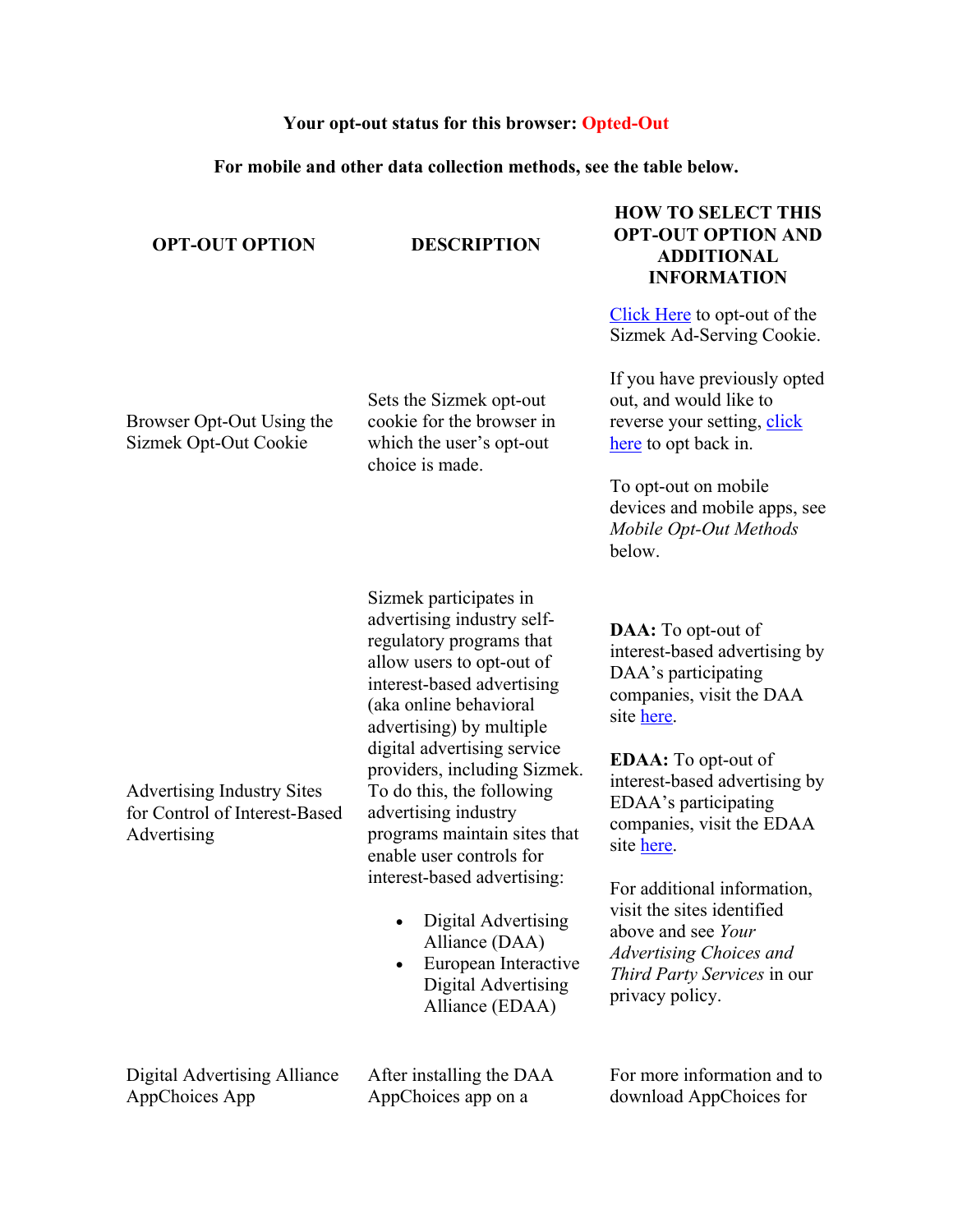|                                   | mobile device, permits the<br>user to control interest-based<br>advertising in applications<br>on that device.                                                                                                                                                                                                                                                                                                                                                                                                                                                                                                                                                 | your mobile devices, visit<br>the DAA page here or visit<br>your device's app store and<br>search for "AppChoices"                                                                               |
|-----------------------------------|----------------------------------------------------------------------------------------------------------------------------------------------------------------------------------------------------------------------------------------------------------------------------------------------------------------------------------------------------------------------------------------------------------------------------------------------------------------------------------------------------------------------------------------------------------------------------------------------------------------------------------------------------------------|--------------------------------------------------------------------------------------------------------------------------------------------------------------------------------------------------|
| Mobile Advertising<br>Identifiers | Use mobile device settings<br>to stop or limit interest-<br>based advertising on that<br>device.                                                                                                                                                                                                                                                                                                                                                                                                                                                                                                                                                               | For instructions for using<br>the advertising choice<br>mechanisms provided by the<br>most popular mobile<br>operating systems, visit the<br>NAI's Mobile Choices page<br>here.                  |
|                                   |                                                                                                                                                                                                                                                                                                                                                                                                                                                                                                                                                                                                                                                                | For additional information,<br>see Mobile Opt-Out<br>Methods below.                                                                                                                              |
| Cross-Device Opt-Out<br>Guidance  | Cross-device solutions<br>attempt to tailor your<br>advertising experience<br>across all devices that may<br>belong to you, such as your<br>computer, mobile phone and<br>tablet. For example, using<br>Sizmek's cross-device<br>solutions, advertisers can<br>limit the number of times<br>you see the same ad on<br>multiple devices, or serve<br>you a follow-up ad on your<br>computer after you have<br>seen a related ad on your<br>mobile device. Note that our<br>cross device solution is<br>based on probabilistic data<br>only, which means we are<br>guessing which devices<br>belong to the same person<br>but don't actually know if<br>they do. | To stop cross-device<br>identification by Sizmek,<br>use the opt-out options<br>noted above on each device<br>that you use.<br>For additional information,<br>see Cross Device Opt-Out<br>below. |
| Precise Location Data             | Precise location data refers<br>to the precise location of<br>your device at a specific<br>time and is used to provide                                                                                                                                                                                                                                                                                                                                                                                                                                                                                                                                         | You can control the use of<br>your precise location data<br>through the settings on your<br>devices, including specific                                                                          |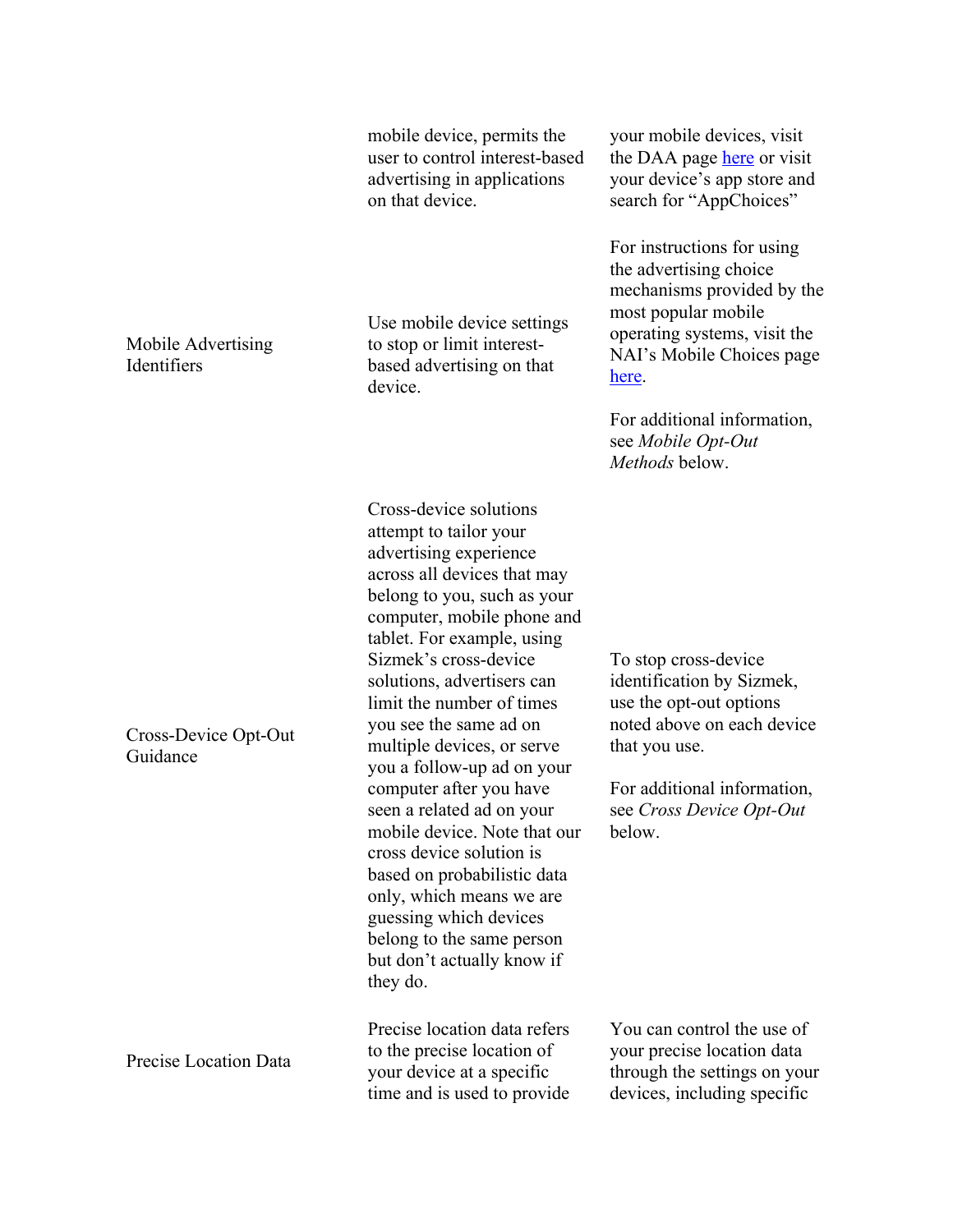ads and other services to you in real time, if you consent to such use. Sizmek does not use precise location data unless you have provided your consent to Sizmek or our partner who has provided your precise location data to us.

application settings in mobile phones and browser add-ons.

To manage location settings for apps on Google Android devices, see Google's instructions here.

To manage location settings for apps on Apple iOS devices, see Apple's instructions here.

To manage location settings for apps on other mobile devices, see the instructions provided by the device manufacturer or the provider of the operating system for that device.

For additional information, see *Mobile Opt-Out Methods* below.

•

#### •

#### **Browser Opt-Out Methods**

To opt-out on internet browsers, use the Sizmek Opt-Out Cookie option or Advertising Industry Sites for opt-out of Interest-Based Advertising methods described in the menu above. This process will store the Sizmek opt-out cookie in your browser, which allows us to recognize that browser in the future and respect your opt-out preferences for that browser. The cookie will apply to the specific browser you are using; if you wish to opt out for other browsers that you use, you must repeat the process using these browsers. All other cookies associated with your browser will remain intact and your opt-out will be effective with respect to the browser used as long as you do not delete the cookie file from your hard drive. Please note that if you erase all cookies from your computer, you will also erase our opt-out cookie and will need to repeat the process of opting out.

# **Mobile Opt-Out Methods**